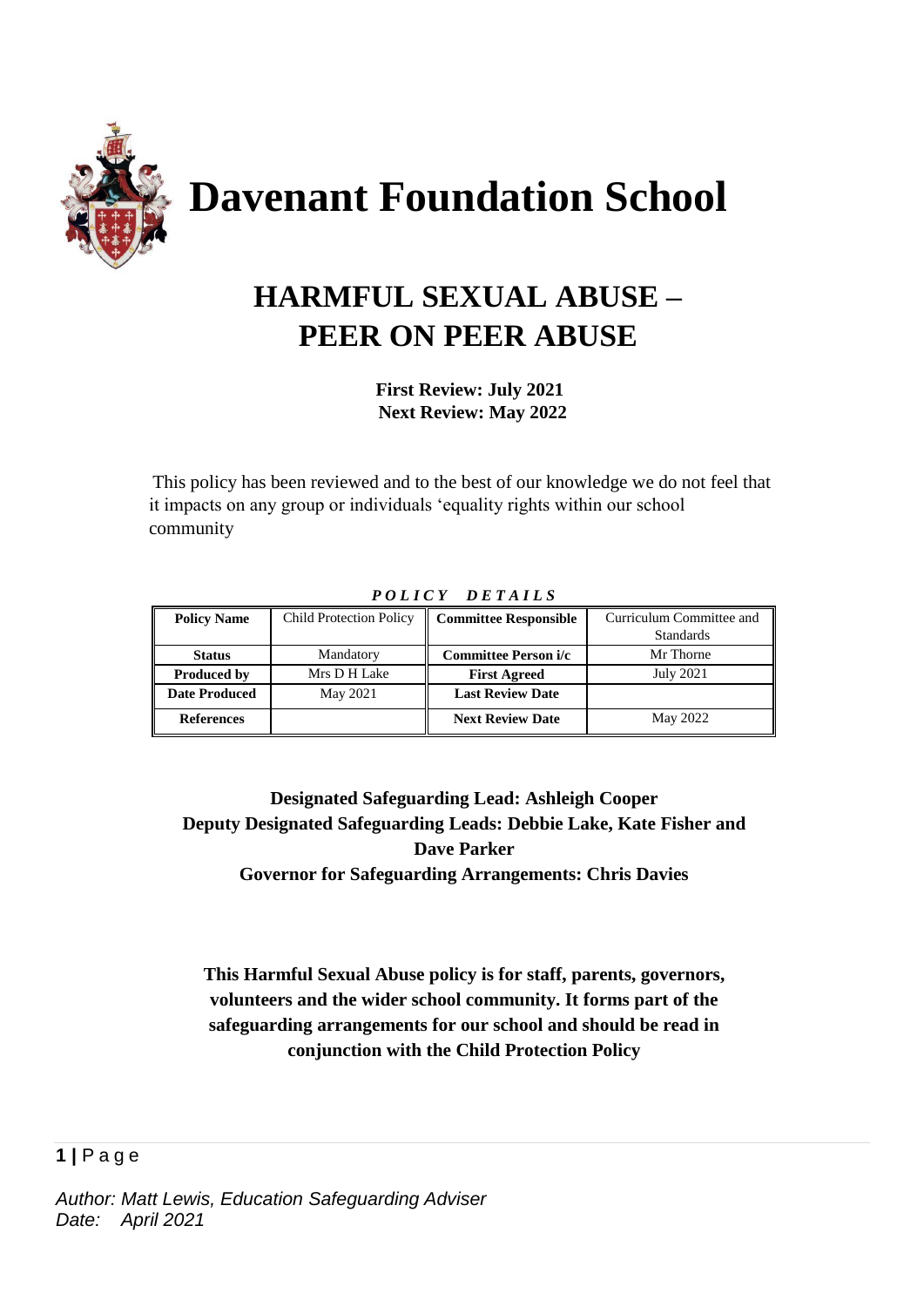#### **Contents**

| 1              | <b>Introduction</b>                                                                                                                                                                                                                                                            |  |  |
|----------------|--------------------------------------------------------------------------------------------------------------------------------------------------------------------------------------------------------------------------------------------------------------------------------|--|--|
| $\mathbf{2}$   | <b>Definition of sexual abuse</b>                                                                                                                                                                                                                                              |  |  |
| $\mathbf{3}$   | <b>Harmful sexual behaviour</b>                                                                                                                                                                                                                                                |  |  |
| 4              | How we seek to minimise the risk of harmful sexual behaviour<br><b>Children and young people</b><br>$\bullet$<br><b>Parents and carers</b><br><b>Staff</b>                                                                                                                     |  |  |
| 5              | Our response to an incident / allegation<br><b>Recording</b><br>$\bullet$<br>Investigation<br>٠<br><b>Risk Assessment</b>                                                                                                                                                      |  |  |
| 6              | <b>Guiding principles</b><br><b>Considerations</b><br>Supporting the child or young person who has allegedly<br>$\bullet$<br>experienced harmful sexual behaviour<br>Supporting the child or young person who has allegedly<br>$\bullet$<br>displayed harmful sexual behaviour |  |  |
| $\overline{7}$ | <b>Investigation outcomes</b><br><b>Manage internally</b><br><b>Early Help</b><br>$\bullet$<br>Requests for support to Children's Social Care<br><b>Reporting to the police</b>                                                                                                |  |  |
| 8              | <b>Review</b>                                                                                                                                                                                                                                                                  |  |  |

## **2 |** P a g e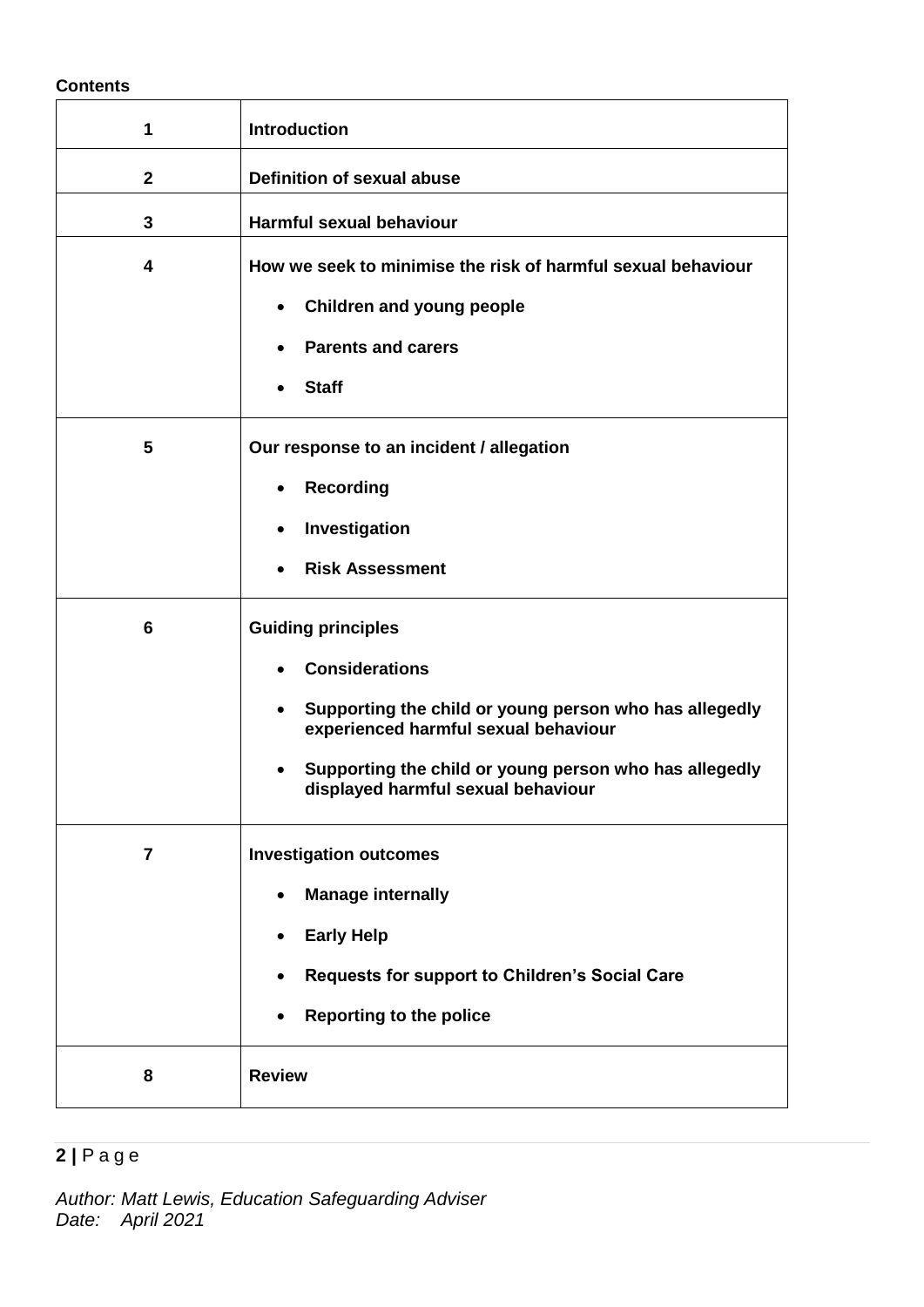## **1. Introduction**

It is normal for some children and young people (CYP) to display sexualised behaviour towards their peers as they develop. However, sexualised behaviour between peers that has become harmful or abusive is unacceptable and must be addressed.

Davenant Foundation School recognises that CYP are vulnerable to and capable of abusing their peers sexually. We consider any allegation of peer on peer sexual abuse seriously and do not tolerate or pass off harmful sexual behaviour as 'banter', 'just having a laugh' or 'part of growing up'. These allegations are managed in the same way as any other child protection concern and follow the same procedures, including seeking advice and support from other agencies as appropriate.

This policy is in line with the safeguarding requirements in [Keeping Children Safe in Education](https://eur02.safelinks.protection.outlook.com/?url=https%3A%2F%2Fassets.publishing.service.gov.uk%2Fgovernment%2Fuploads%2Fsystem%2Fuploads%2Fattachment_data%2Ffile%2F954314%2FKeeping_children_safe_in_education_2020_-_Update_-_January_2021.pdf&data=04%7C01%7C%7Cf2e9fff87b2149eb72d208d8fe84ac80%7Ca8b4324f155c4215a0f17ed8cc9a992f%7C0%7C0%7C637539193225028841%7CUnknown%7CTWFpbGZsb3d8eyJWIjoiMC4wLjAwMDAiLCJQIjoiV2luMzIiLCJBTiI6Ik1haWwiLCJXVCI6Mn0%3D%7C1000&sdata=VnfJGiVrh%2BweNNu%2BiwjdcWv8RJzWF6EvSn1d8NGC7oE%3D&reserved=0) (Department for Education ('DfE'), 2020), which we must work to; Part 5 of the Keeping Children Safe in Education statutory guidance sets out how schools should manage reports of child-onchild sexual violence and harassment. This policy also links to the guidance issued by the DfE in 2018: [Sexual violence and sexual harassment between children in schools and colleges.](https://eur02.safelinks.protection.outlook.com/?url=https%3A%2F%2Fwww.gov.uk%2Fgovernment%2Fpublications%2Fsexual-violence-and-sexual-harassment-between-children-in-schools-and-colleges&data=04%7C01%7C%7Cf2e9fff87b2149eb72d208d8fe84ac80%7Ca8b4324f155c4215a0f17ed8cc9a992f%7C0%7C0%7C637539193225038798%7CUnknown%7CTWFpbGZsb3d8eyJWIjoiMC4wLjAwMDAiLCJQIjoiV2luMzIiLCJBTiI6Ik1haWwiLCJXVCI6Mn0%3D%7C1000&sdata=ZYrHV9%2FJUndIMjNVX505sSFT9UICMSs637uOd9Oag4Q%3D&reserved=0)

## **2. Definition of sexual abuse**

Forcing or enticing a child or young person to take part in sexual activities, not necessarily involving a high level of violence, whether or not the child is aware of what is happening. The activities may involve physical contact, including assault by penetration (for example rape or oral sex) or nonpenetrative acts such as masturbation, kissing, rubbing and touching outside of clothing. They may also include non-contact activities, such as involving children in looking at, or in the production of, sexual images, watching sexual activities, encouraging children to behave in sexually inappropriate ways, or grooming a child in preparation for abuse. Sexual abuse can take place online, and technology can be used to facilitate offline abuse.

The sexual abuse of children by other children is a specific safeguarding issue in education.

*(Keeping children safe in education, DfE, 2020)*

## **3. Harmful sexual behaviour**

Harmful sexual behaviour can manifest itself in many ways. This may include:

- inappropriate or unwanted sexualised touching;
- sexual violence and sexual harassment;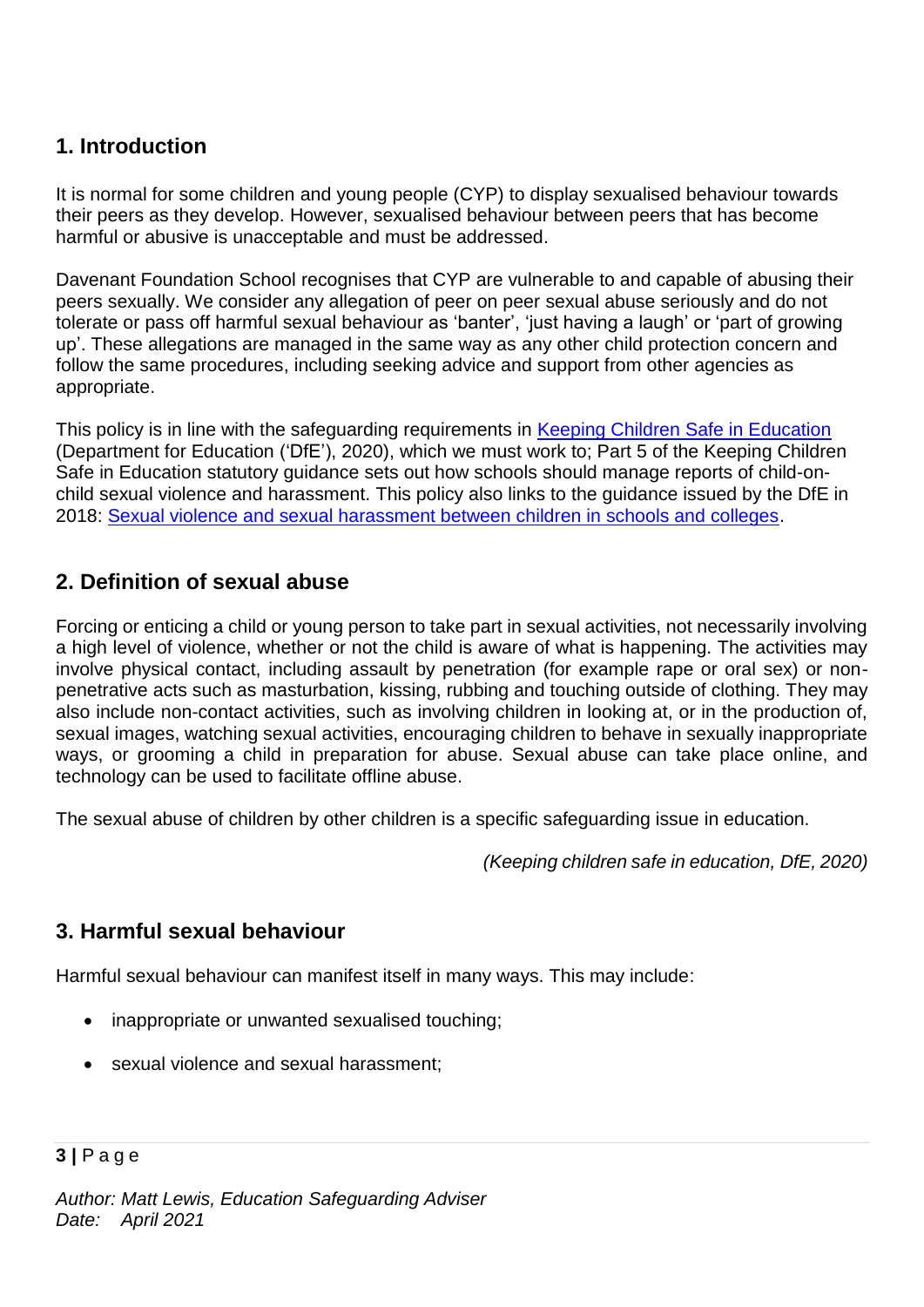- upskirting, which typically involves taking a picture under a person's clothing without them knowing, with the intention of viewing their genitals or buttocks to obtain sexual gratification, or cause the victim humiliation, distress, or alarm;
- pressurising, forcing, or coercing someone to share nude images (known as sexting or youth produced sexual imagery);
- sharing sexual images of a person without their consent;
- bullying of a sexual nature online or offline, for example sexual or sexist name-calling.

Davenant Foundation School also understands the different gender issues that can be prevalent when dealing with harmful sexual behaviour.

CYP can experience harmful sexual behaviour in various settings. This includes at school, at home (or at another home), in public places, such as Churches and Youth Groups, and online. At school, issues can occur in places which are supervised and unsupervised. For example, abuse may occur in toilets, corridors, changing areas, common rooms, outside spaces such as the playground and sports facilities, and when CYP are travelling home.

## **4. How we seek to minimise the risk of harmful sexual behaviour**

The principle aim of our approach is to foster the conditions in which our pupils can aspire to and realise safe and healthy relationships, at school and as they continue in life. We work to a culture in which the voice of our CYP is central, where pupils feel able to share their concerns openly, knowing that they will be listened to, and that they will not be judged.

#### **Children and young people**

We use relationships, sex and health education (RE or RSE and Health Education curriculum) to help our pupils understand, in an age-appropriate way, what harmful sexual behaviour is, including by peers. We teach them the knowledge they need to recognise and report abuse, including emotional, physical, and sexual abuse. We also teach them about the importance of making sensible decisions to stay safe (including online), whilst being clear that if a CYP is abused, it is never their fault.

We help our pupils to develop the skills to understand:

- what constitutes harmful sexual behaviour;
- that such behaviour is not acceptable;
- the possible reasons for such behaviour, and vulnerability of perpetrators;
- that they must tell a trusted adult if someone is behaving in a way that makes them feel uncomfortable – and must tell a trusted adult if they witness such behaviour towards others.

#### **4 |** P a g e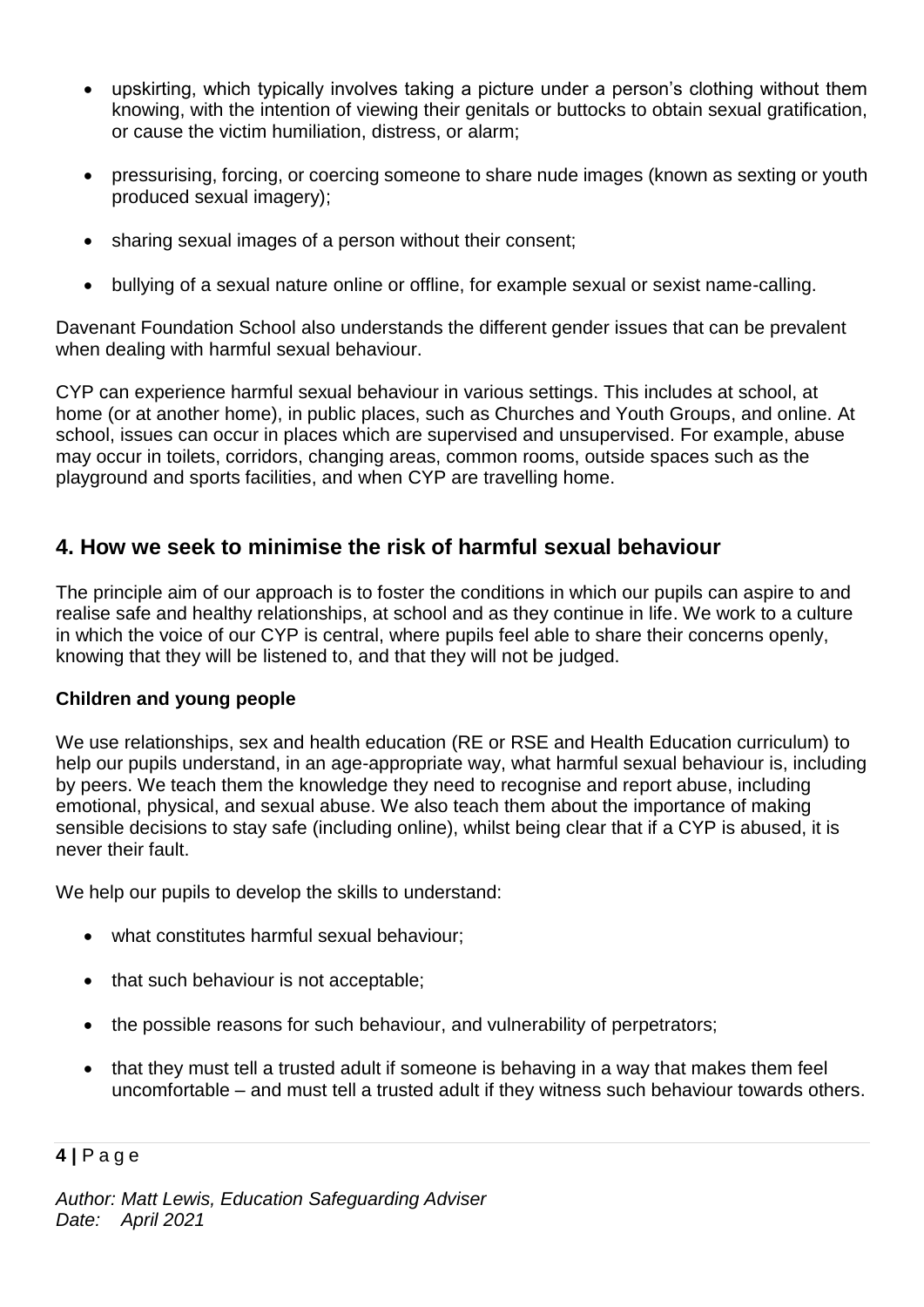We understand our pupils may not always feel able to talk to adults about peer-on-peer sexual abuse. To help them, we will encourage them to share their thoughts and opinions, respond to their concerns, and respect and listen to them. We want our pupils to feel confident that any concerns they raise will be responded to appropriately.

#### **Parents and carers**

It is important that parents and carers understand what is meant by harmful sexual behaviour, and reinforce key messages from school at home. We work in partnership with parents to support our pupils and want to help them keep their child/ren safe. Parents and carers should understand:

- the nature of harmful sexual behaviour;
- the effects of harmful sexual behaviour on CYP:
- the likely indicators that such behaviour may be taking place;
- what to do if it is suspected that peer on peer sexual abuse has occurred;

Further information to support parents and carers in relation to harmful sexual behaviour is available online, including on the [NSPCC](https://www.nspcc.org.uk/what-is-child-abuse/types-of-abuse/child-sexual-abuse/#support) and [Lucy Faithfull Foundation](https://www.lucyfaithfull.org.uk/parents-protect.htm) websites.

#### **Staff**

Our staff undertake annual safeguarding training where the different types of abuse and neglect are discussed; this includes information about harmful sexual behaviour and our expectations for staff vigilance about this and other potential types of abuse. Staff also receive updates on safeguarding issues throughout the school year, including about the nature and prevalence of harmful sexual behaviour, where appropriate.

Importantly, the training also ensures that our staff know what to do if they receive a report that harmful sexual behaviour may have occurred, including how to support CYP.

## **5. Our response to an incident / allegation**

The wellbeing of our pupils is always central to our response to an allegation or incident of harmful sexual behaviour. Any CYP reporting a concern will be treated respectfully. We will reassure them that they are being taken seriously and that they will be supported and kept safe; no CYP will be given the impression that they are creating a problem by reporting abuse or made to feel ashamed.

Our staff will never promise confidentiality to the CYP as the concern will need to be shared further. The school's Designated Safeguarding Lead will need to be informed as soon as possible of any incident and the details may also need to be shared with Children's Social Care / the police and other specialist agencies. We have in place effective working relationships with our safeguarding partners, which are essential to ensuring that concerns are appropriately managed.

#### **5 |** P a g e

*Author: Matt Lewis, Education Safeguarding Adviser Date: April 2021*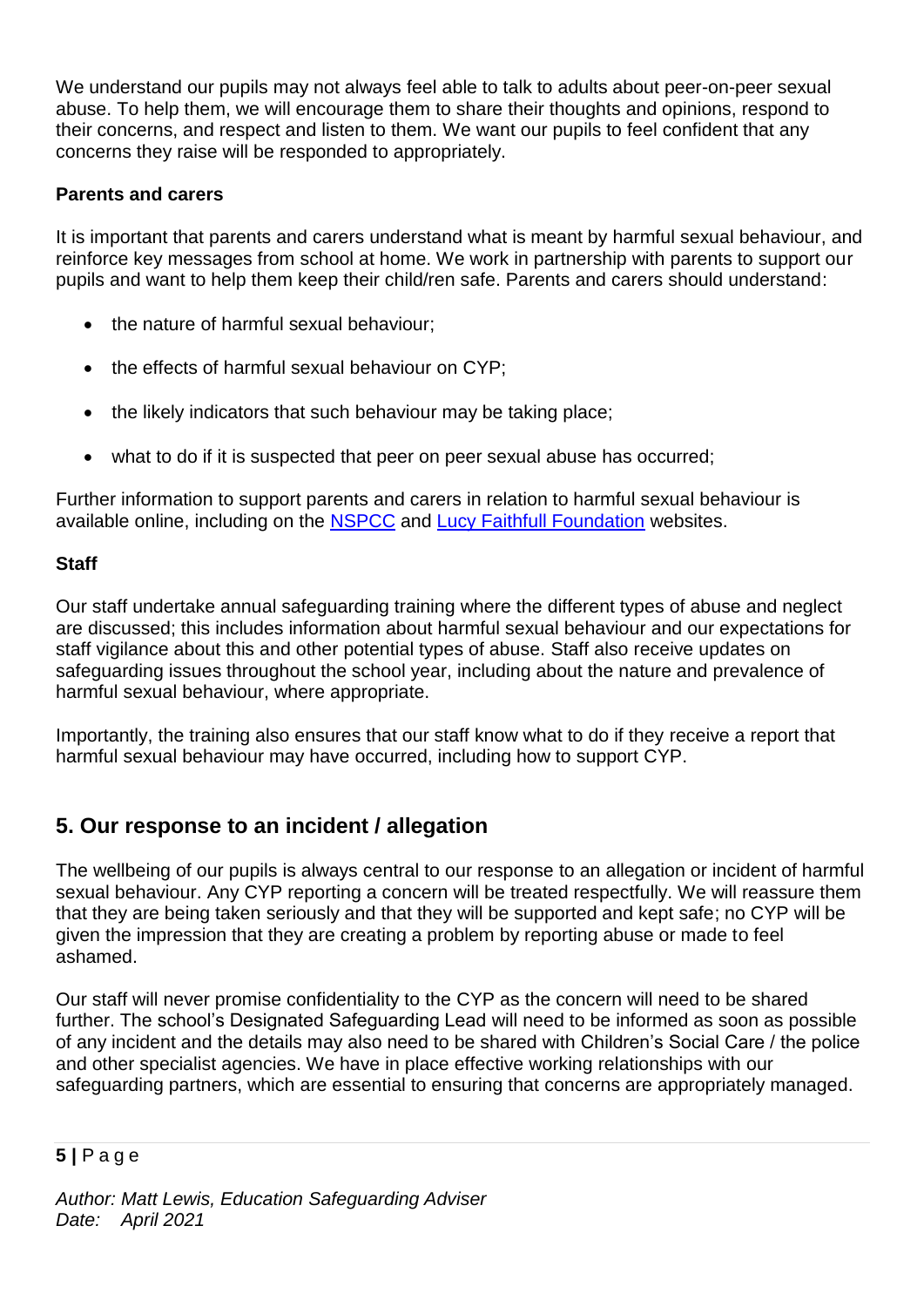We will explain next steps to the CYP so they understand what will happen, including who will be informed. Where the CYP already has Social Care involvement, such as a Looked After Child, a Child In Need or a child with a Child Protection Plan, we will inform the child's Social Worker and work in partnership with them as appropriate.

Whilst we establish the facts of the case and start the process of liaising with other agencies as appropriate, we will consider how best to keep the victim and alleged perpetrator a reasonable distance apart on school premises, and where applicable, on transport to and from the school.

Where an incident includes an online element, we will always work in accordance with appropriate guidance, taking advice from other partners as necessary. Our staff will not view an indecent image of a CYP unless absolutely necessary, nor forward it for any reason.

Please see the Child Protection Policy

#### **Recording**

It is essential that information relating to allegations about harmful sexual behaviour are recorded within our school, as with any other child protection concern – and in line with our Child Protection Policy. The record may form part of a statutory assessment by Children's Social Care or by another agency.

Any member of staff receiving a disclosure of harmful sexual behaviour or noticing signs or indicators of this, will record it as soon as possible, noting what was said or seen (if appropriate, using a body map to record), giving the date, time and location. The facts will be recorded as the CYP presents them.

The record will then be presented to the Designated Safeguarding Lead (or Deputies), who will decide on appropriate action and record this accordingly.

If a CYP is at immediate risk of harm, staff will speak with the Designated Safeguarding Lead or Deputies first, and deal with recording as soon as possible afterwards.

All related concerns, discussions, decisions, and reasons for decisions will be dated and signed and will include the action taken.

#### **Investigation**

The Designated Safeguarding Lead will be responsible for leading investigations, and for liaising with other agencies as appropriate, for example Children's Social Care and the police. They will also be the main point of contact for parents and carers. The Designated Lead will ensure there are accurate records of each stage of the investigation and that any supporting information is included in the Child Protection files.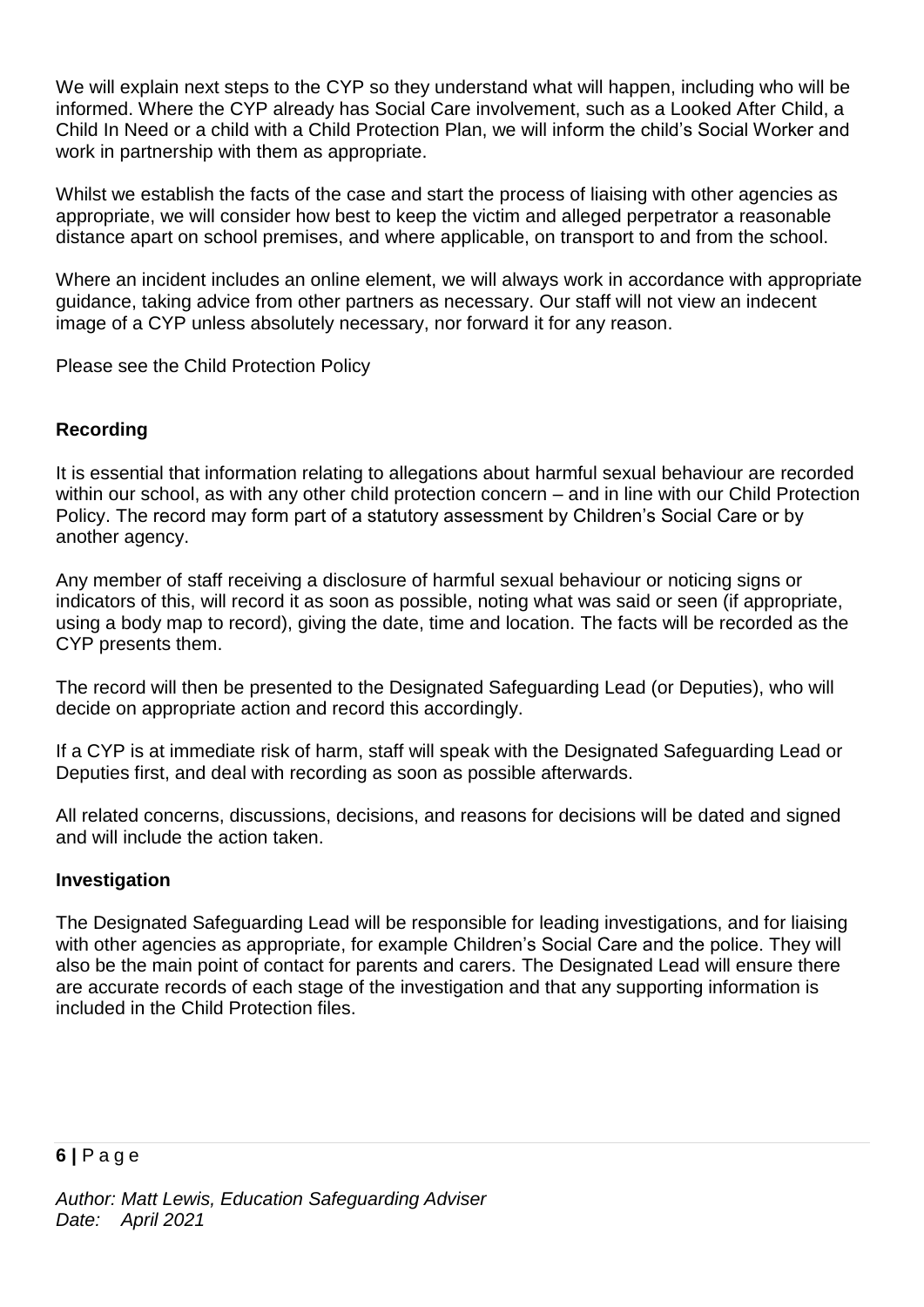#### **Risk Assessment**

We will complete a risk assessment following a report of harmful sexual behaviour, considering all CYP involved in an incident. We will also consider all other pupils at our school and any actions that may be appropriate to protect them.

Risk assessments will be regularly reviewed to ensure they remain relevant and fit for purpose. Where appropriate, the affected CYP and their parents and carers will be invited to contribute to the completion and review of the risk assessment.

## **6. Guiding principles**

The safety of our pupils is paramount. We will use a proportionate approach, basing our actions on the principle that harmful sexual behaviour is not acceptable and will not be tolerated.

All concerns will be considered carefully and on a case by case basis, underpinned by robust risk assessments. Our actions will not be judgemental about the guilt of the alleged perpetrator and will always be taken in the interests of all CYP concerned.

Our approach will help us to ensure that all pupils are protected and supported appropriately. The following principles will guide us:

- the wishes of the CYP in terms of how they want to proceed the victim will be given as much control as is reasonably possible over decisions regarding how any investigation will be progressed and any support that they will be offered;
- the nature of the alleged incident(s), including whether a crime may have been committed;
- the ages and developmental stages of all CYP involved;
- consideration of any power imbalance between the CYP for example, is the alleged perpetrator significantly older, more mature, or more confident / does the victim have a disability or learning difficulty;
- consideration of whether the alleged incident a one-off or a sustained pattern of abuse;
- consideration of any ongoing risks to the victim, other CYP, or staff;
- consideration of any other related issues and wider context.

#### **Supporting the CYP who has allegedly experienced harmful sexual behaviour**

We will assess what short-term and long-term support a CYP may need to help them manage the immediate aftermath of an incident, and to recover from what they have experienced. The CYP's existing support network will be central to this work; we will work with other partners as appropriate and in accordance with the CYP's wishes and, wherever appropriate, in discussion with parents / carers.

#### **7 |** P a g e

*Author: Matt Lewis, Education Safeguarding Adviser Date: April 2021*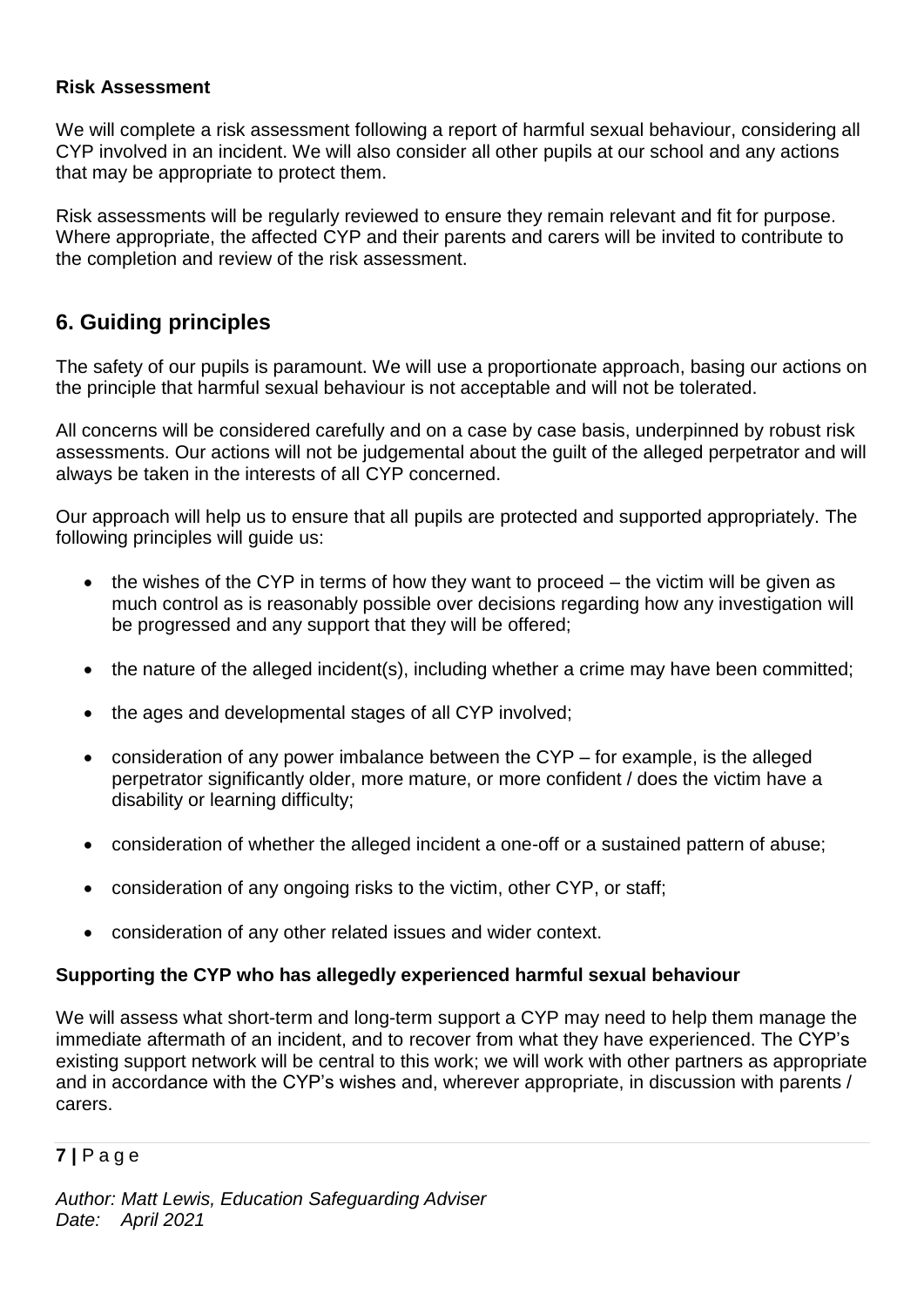We will consider what is necessary to support the CYP straightaway, for example by making adaptations to their timetable and in-school support and taking steps to protect them from attention or peer pressure they may experience due to making a report. This work will be guided by a robust risk assessment process and we will ensure that the CYP and their parents / carers have an opportunity to contribute. We will also ensure there is regular review of arrangements to be confident they meet the needs of all involved.

It may be necessary to make requests for support to mental health and wellbeing services or for therapeutic intervention. We may also need to link with other agencies to remove inappropriate material from the Internet, such as the [Internet Watch Foundation.](https://www.iwf.org.uk/)

#### **Supporting the CYP who has allegedly displayed harmful sexual behaviour**

We have a duty of care to all pupils and we will protect and support CYP who have displayed abusive or harmful sexual behaviour. We will do this through considering the needs of the CYP, any risks to their safety and what multi-agency responses are needed to support them and their family. This work will be guided by a robust risk assessment process and we will ensure that the CYP and their parents / carers have an opportunity to contribute. We will also ensure there is regular review of arrangements to be confident they meet the needs of all involved.

Some CYP may not realise they have behaved abusively. We will avoid using language that may make them feel judged or criminalised and ensure that any intervention will be at the least intrusive level required to effectively address the behaviour.

We will consider appropriate sanctions using our behaviour policy, and work with the CYP and their support network to consider measures that may help to address the CYP's behaviour.

## **7. Investigation outcomes**

Our investigation of an allegation or incident as set out in this policy will enable us to determine the outcome, working with our safeguarding partners as appropriate. We will always seek to ensure that the outcome of an investigation is appropriate and proportionate to the circumstances in relation to the report. Various options are open to us, as set out below:

#### **Manage internally**

In some cases, for example, one-off incidents, we may take the view that the CYP concerned are not in need of early help or statutory intervention. In these cases, we will follow our other school policies in addressing matters, for example our behaviour / anti-bullying policies

We will also consider what support the CYP involved may need going forward - for example, pastoral support, counselling services, and ensuring that there is a trusted adult for those affected to speak with if they wish to. We will also consider whether any intervention or support is required as part of a whole setting approach or with the wider school community.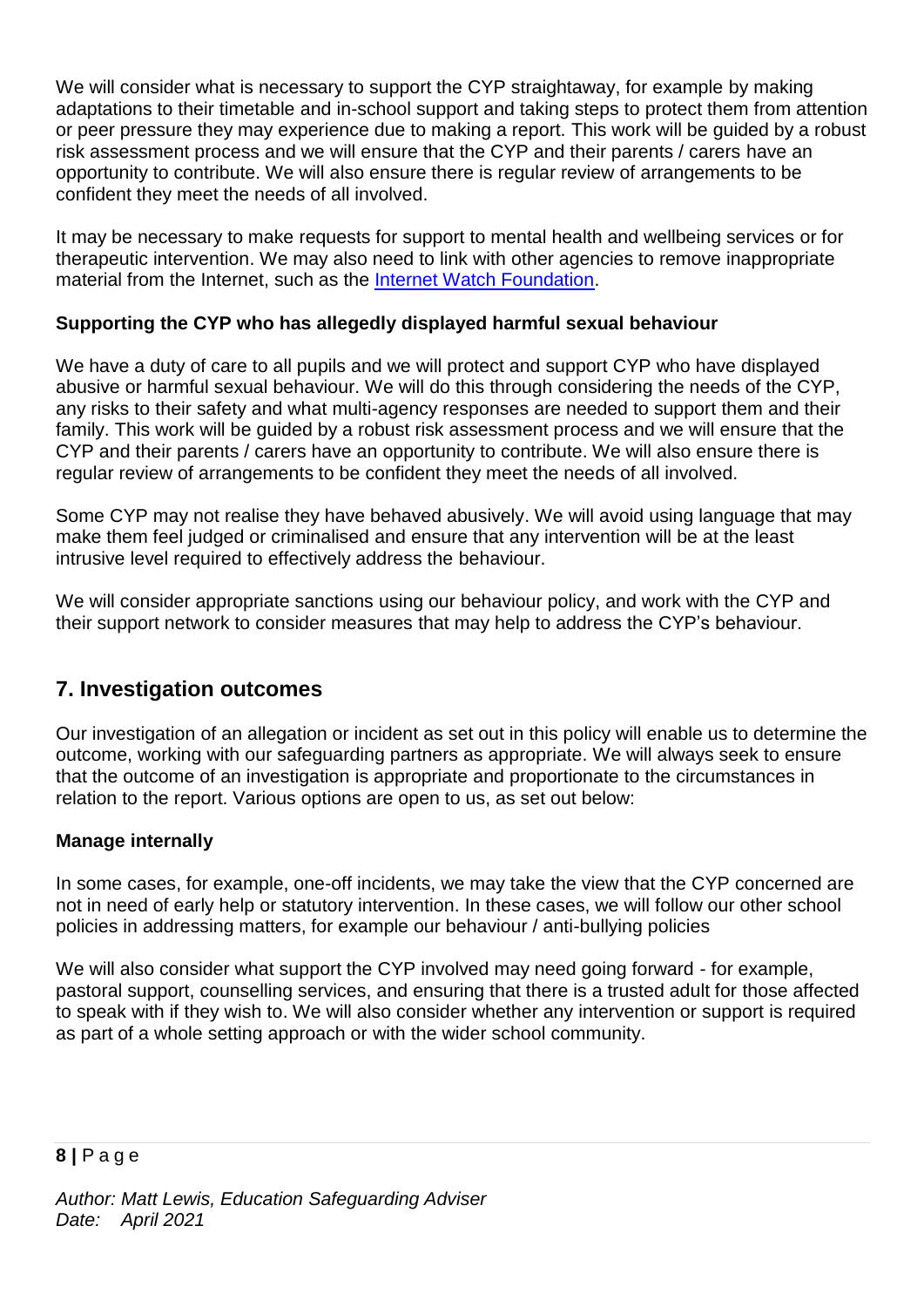## **Early Help**

Where statutory intervention is not required or agreed, we may use early help instead. This means providing support as soon as a problem emerges, at any point in a CYP's life. We will work with parents and carers and other relevant partners when following this approach, which can be particularly useful in addressing non-violent harmful sexual behaviour and may prevent escalation.

## **Requests for support to Children's Social Care**

Where a CYP has been harmed, is at risk of harm, or is in immediate danger, we will make a request for support to Children's Social Care. We will generally inform parents and carers of this unless to do so may put a CYP at additional risk. We will seek advice from other partners on such matters.

If we make a request for support, Children's Social Care will consider whether the CYP involved are in need of protection or other services. Where statutory assessments are appropriate, the school will work with Children's Social Care and other agencies as appropriate. Partnership working helps to ensure the best possible package of coordinated support is implemented for the victim and, where appropriate, the alleged perpetrator and any other CYP that require support.

In some cases, Children's Social Care will review the evidence and decide a statutory intervention is not appropriate. If a statutory assessment is not considered appropriate by Children's Social Care, we will consider what other support may be required. We will make further requests for support to Children's Social Care if we consider that a CYP remains in immediate danger or at risk of harm.

#### **Reporting to the police**

Where a report of rape, assault by penetration or sexual assault is made, we will report it to the police. We will generally inform parents or carers about reports of sexual abuse, unless to do so may put a CYP at additional risk. We will seek advice from other partners in individual cases.

In circumstances where parents or carers have not been informed, we will ensure that we support the CYP in any decision we take. This is likely to be with the support of Children's Social Care and any appropriate specialist agencies.

Where we have made a report to the police, we will consult with them and agree what information can be disclosed to staff and others, in particular the alleged perpetrator and their parents or carers. We will also discuss the best way to protect the victim and their anonymity.

Where there is a criminal investigation, we will work closely with the police and other agencies as appropriate to support all CYP involved (including potential witnesses). This will help to ensure that any actions we take do not jeopardise a police investigation. Sometimes the police will decide that further action is not required. In these circumstances we will continue to engage with other agencies to support the CYP involved.